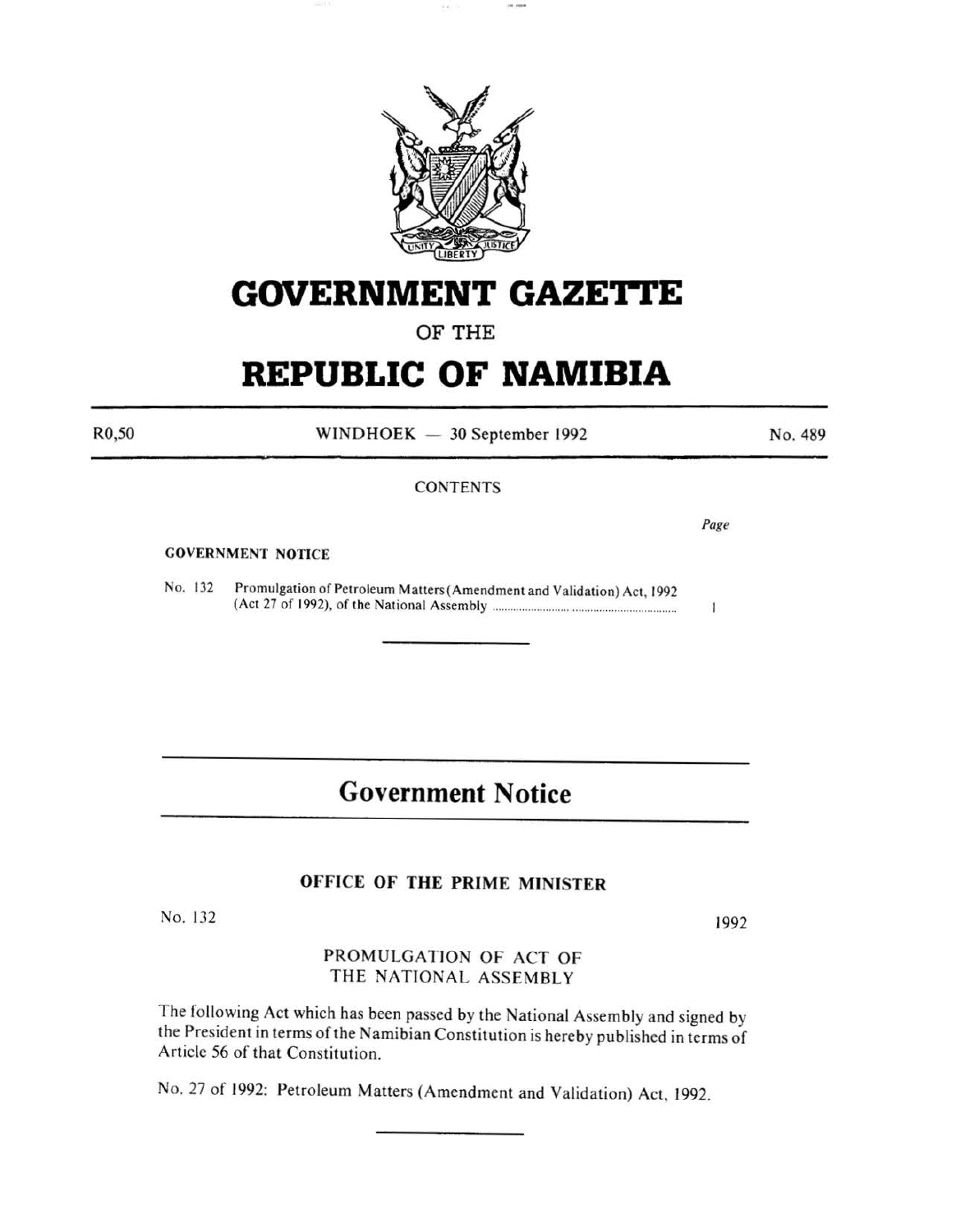-



### **ACT**

To amend the Petroleum (Exploration and Production) Act, 1991 and the Petroleum (Taxation) Act, 1991 so as to provide for their dates of coming into force; to validate acts or things done under the said Acts; and to provide for incidental matters.

*(Signed by the President on 18 September 1992)* 

BE IT ENACTED by the National Assembly of the Republic of Namibia, as follows:-

Amendment of section 79 of Act 2 of 1991.

1. The following section is substituted for section 79 of the Petroleum (Exploration and Production) Act, 1991:

| "Short title and<br>commence-<br>ment. | 79. This Act shall be called the         |
|----------------------------------------|------------------------------------------|
|                                        | Petroleum (Exploration and Produc-       |
|                                        | tion) Act, 1991 and shall come into      |
|                                        | operation [on a date to be determined by |
|                                        | the President by proclamation in the     |
|                                        | Gazettel on the date the Petroleum       |
|                                        | Matters (Amendment and Validation)       |
|                                        | Act, 1992 comes into operation.".        |

Amendment of section 25 of Act 3 of 1991.

2. The following section is substituted for section 25 of the Petroleum (Taxation) Act, 1991:

"Short title and commence ment.

25. This Act shall be called the Petroleum (Taxation) Act, 1991 and shall come into operation [on a date to be determined by the President by proclamation in the *Gazette]* on the date the Petroleum Matters (Amendment and Validation) Act, 1992 comes into operation.".